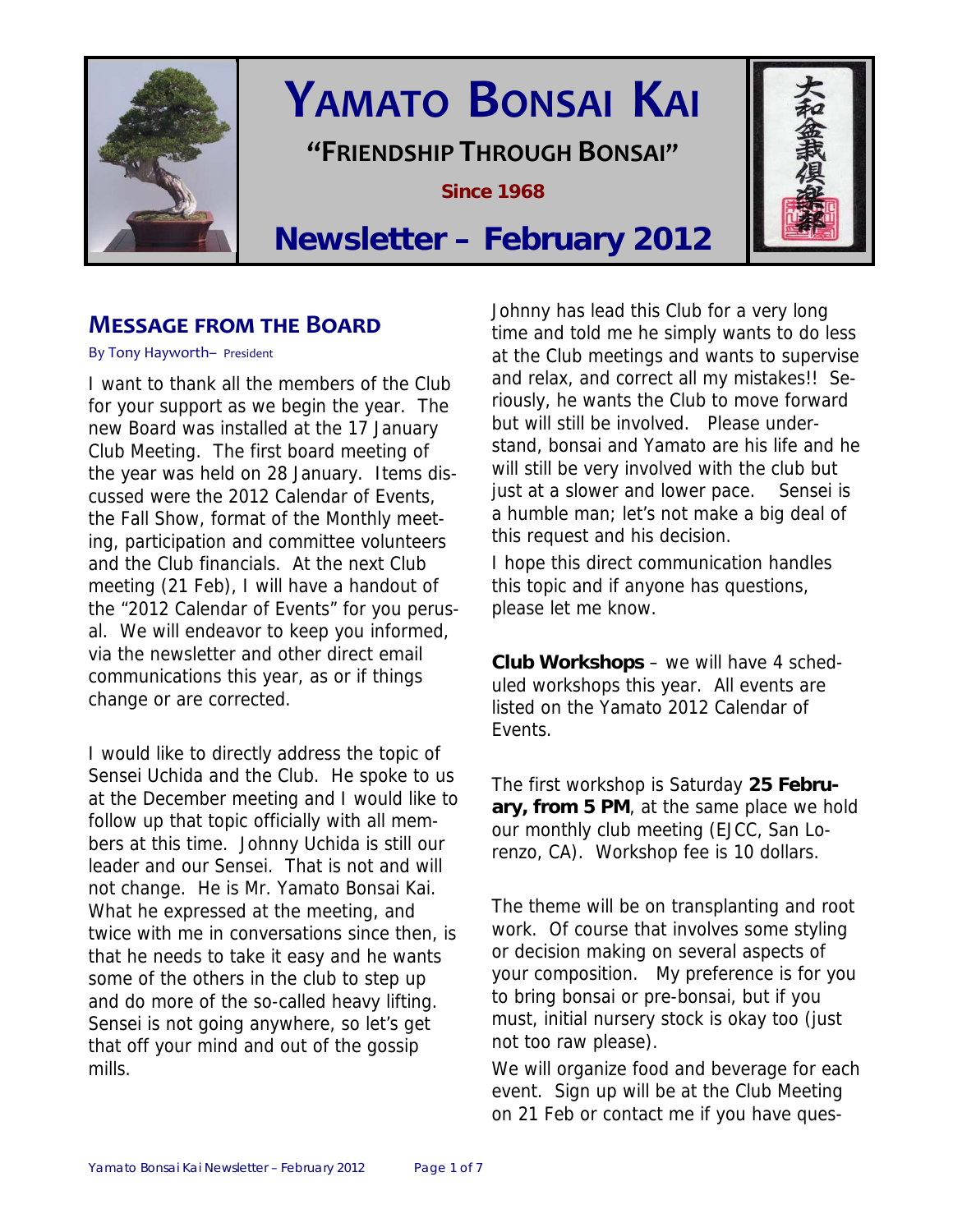tions or special needs.

**Annual Fall Show** – our show this year will be on the Weekend of 20 & 21 October, 2012. Please reserve this weekend now!!

**Housekeeping –** Annual Membership Drive continues this month. Bring your dues to the next club meeting or simply mail them to the Club P.O. Box in Union City.

At any time you have input, please contact me to discuss your needs, ideas or concerns.

~~~~~~~~~~~~~~~~~~~~~~~~~~~

#### **About the Yamato Bonsai Club**

The Yamato Bonsai Club has a long and distinguished history in the Bay Area. In 1968, the club was founded with six members including its first Sensei, Mr. Jimmy Inadomi from the Castro Valley area. Its second sensei was Mr. Juzaburo Furuzawa. Since 1976, the Yamato Bonsai Club has been under the guidance of Sensei John Uchida of Hayward.

Note: If you have moved or have update contact details, please notify Yamato Bonsai Kai, so that we may update our records. Thank you.

## **AT THE NEXT CLUB MEETING…**

~~~~~~~~~~~~~~~~~~~~~~~~~~

On Tuesday, February 21st, Tony and Mike will give detailed instruction on repotting a mature Green Cedar. This Cedar is well overdue a transplanting and has pushed itself out of the pot by several inches. The Cedar has been a bonsai since the mid 1980's and is currently displayed in a slanting style. We will discuss shaping and restyling possibilities.

Also on the docket are soil compositions and approaches to soil products. If you have any samples you would like reviewed and or to discuss, please bring them. If you have a mature bonsai tree that is grossly neglected from a repotting perspective, bring it for show and tell also. Don't miss this club meeting event.

PLACE: Eden Japanese Community Center, 710 Elgin Street, San Lorenzo, CA Note: Club Meetings start at 7:30 PM.

~~~~~~~~~~~~~~~~~~~~~~~~~~



#### **Meeting Location Reminder**

Our monthly club meetings are now held at the Eden Japanese Community Center. The location address is 710 Elgin Street San Lorenzo.



# **SENSEI UCHIDA'S NOTES**

By Johnny Uchida – Club Sensei Editor's note: no news from Sensei this month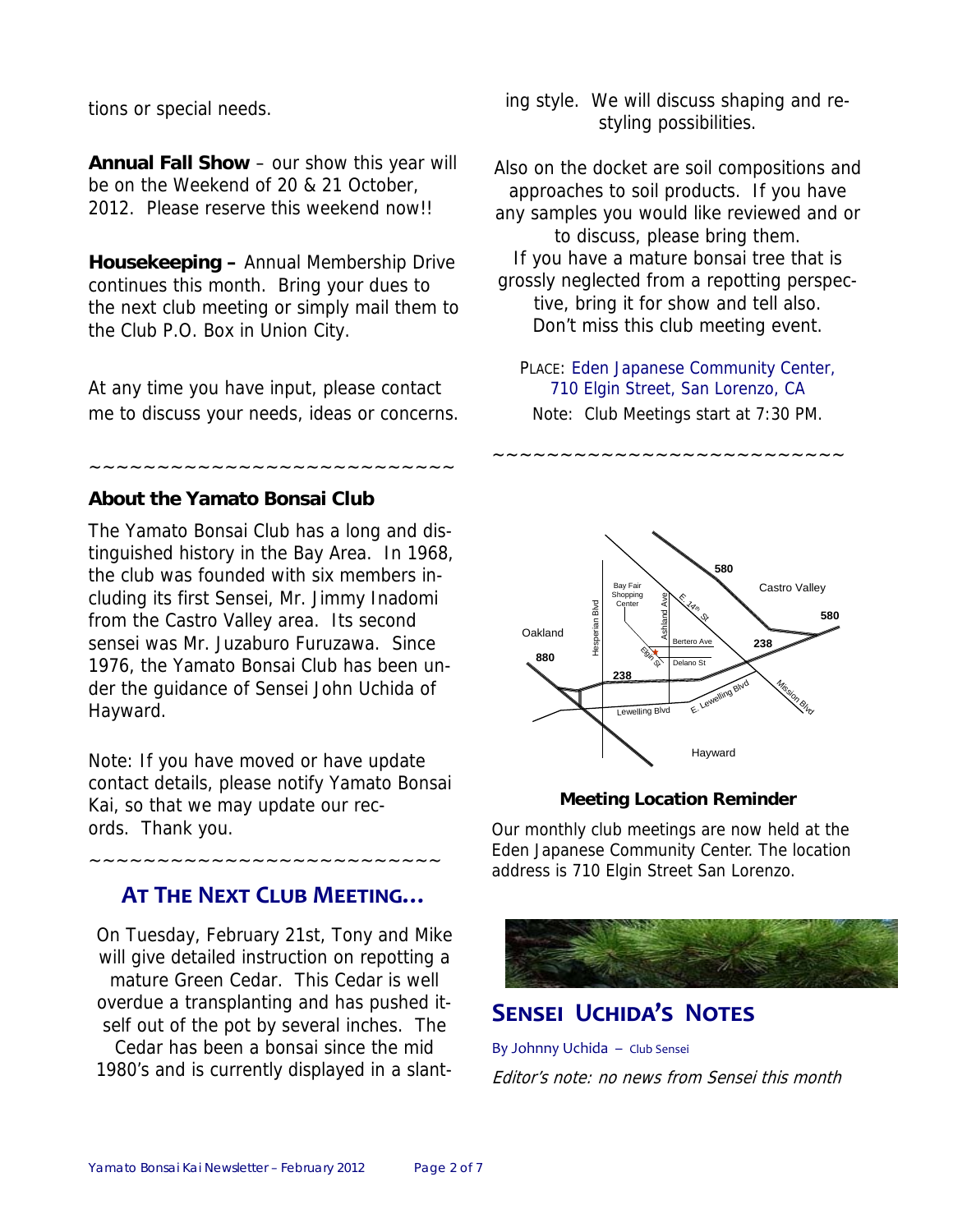# **ROOT‐HOLY COW!**



I started on a California Juniper that was showing signs of being root-bound. This is what I found!! -Tony Hayworth

~~~~~~~~~~~~~~~~~~~~~~~~~~~

# **BONSAI BASIC**

February is an exciting time for a bonsai enthusiast. You must start now to prepare for the transplanting season. There is much to do so plan accordingly. This month you can begin transplanting some varieties. Trident Maples, Apple, Oak, California Juniper, Elm, Junipers, Plum, Quince are on the list. Prepare with proper soil mixtures, good drainage is important. ALWAYS guard against direct frost on newly transplanted bonsai.

Soil recipes are an Art just as much as they are a Science. Please keep this in mind. The following are my current views about bonsai soil and mixtures. Bonsai hobbyists are always looking for new ideas and adjusting recipes based on results and availability of materials.

There are a few key factors in soil game: type of tree, geographic location, watering habits, and availability of materials for a mixture. Ultimately, the above factors mixed in with a few years of results, will guide you to success in this area. Another factor over the past few years is the availability of Japanese soil products in America. Sometimes cost can be a limiting factor.

I believe that one should master two basic soil mixtures: 1) Conifers and 2) Others. They then can be added to or varied as the bonsai specimen may require.

**Conifers** 

80 % course material (lava, pumice, rock, sand, etc.)

20 % soil material (soil product, akadama, fir bark, cedar chips)

# **Others**

70 % course material (lava, pumice, rock, sand, etc.)

30 % soil material (soil product, akadama, fir bark, cedar chips)

Conifers do better in soil that is well draining. Let's face it; they want a good drink during the watering session – not a swimming lesson! You want a soil environment that promotes drainage and provides for air circulation.

The sand should be coarse. No fine sand as you will not promote drainage and air circulation.

Loam types of soil, no clay type allowed. Use Akadama soil from Japan if you can.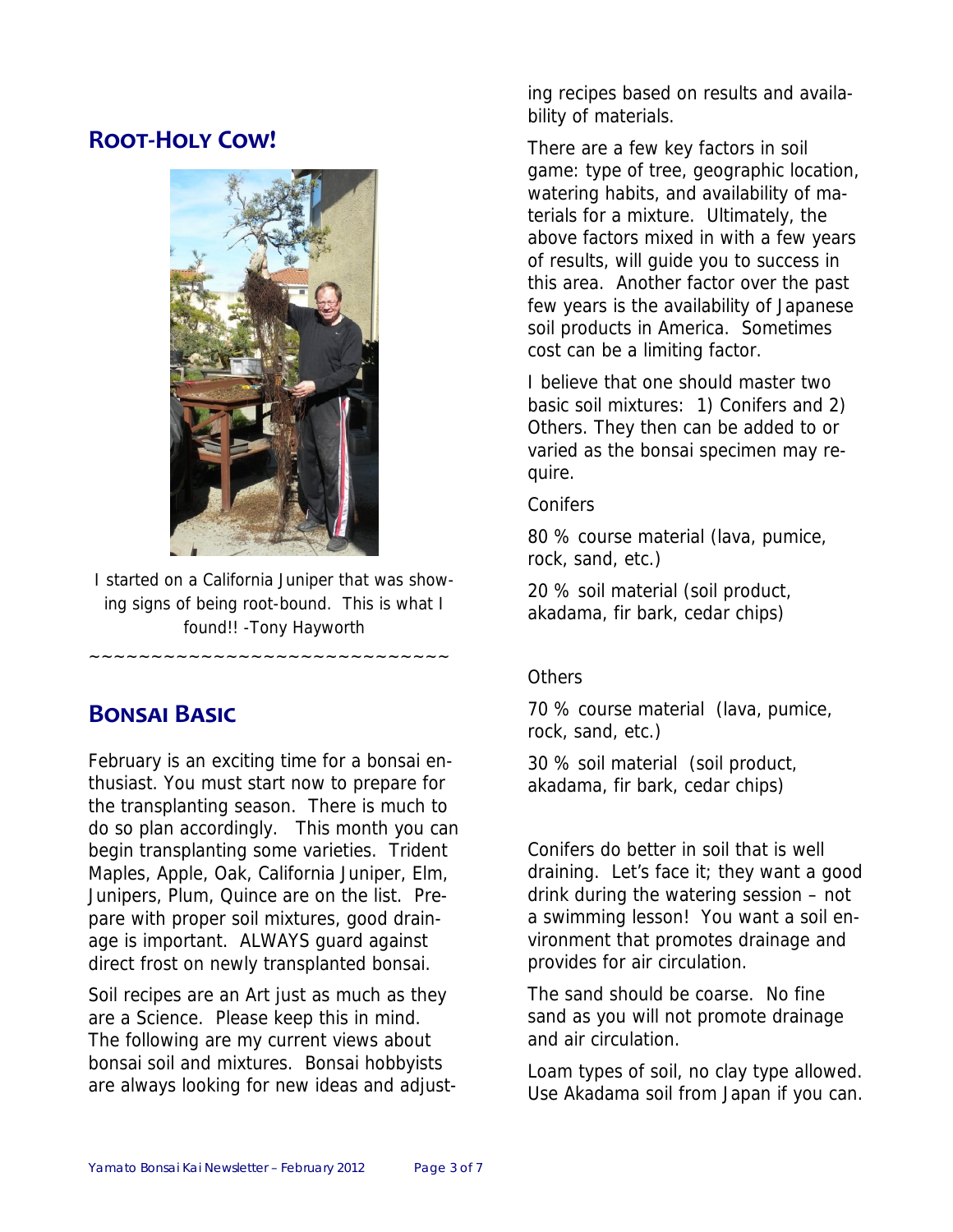Always screen all ingredients. Note: Akadama is a clay type, but since it is fired, it is different than simple clay soil or clay loam. (Lets call it magic –I don't know how else to explain it).

Here are some typical ingredients to be considered:

Agricultural pumice

Akadama soil

Course peat moss

Coarse sand

Decomposed granite

Fir Bark

Horticultural charcoal

Kanuma soil

Lava rock

Loam soil (dark)

Organic Pine Bark Mulch

Organic compost

Redwood compost

You do not need to worry about mixing or adding fertilizer type amendments to your soil mixtures. Your trees should get fertilizers through your regular watering and fertilizer habits, when it is the proper time to feed your trees.

Azaleas and Camellias must have an acid soil. Don't assume that if you are using Peat that it has the acidic content that you need. This is where proper feeding habits will enter the picture for a healthy tree.

# Avoid Material Dust

Why do we sift bonsai soil? Simple, the material listed above often come in bulk and in this process breakdown and contain a lot of

dust from the main product itself. When dust is allowed as a component in making a bonsai soil mixture, it will ultimately end up being washed down in the pot and clog itself into a solid mass. This then results in poor drainage, and poor air circulation… and a really bad situation for the roots. So make sure that in the process of assembling your soil mixture, you sift the materials to avoid a dusty mixture. It makes no sense to go to the trouble and expense of repotting if you do not do it correctly and with an eye towards a healthy tree. Anything that can get through a 2mm mesh screen is only good for garden fill or perhaps a muck recipe.

### Soil Layering

I would like to comment on the layering of soil. This is my rule that I like to apply. My position is that the bottom of the bonsai container should have a 1 cm or so layer of very coarse material. After that, other than a very thin layer of top dressing for a show, I like to use the same consistence or coarseness for the remainder of soil in the bonsai container.

I don't support the theory that the bonsai soil should gradually decrease in size, from bottom to top, consisting of 3 to 4 different sizes in the layers. This just does not make sense to me. I believe that one soil size throughout the pot (except the very bottom layer) is the best application to allow equal resistance in root development and help to promote an even flow of water throughout the rest of the container during watering. The multiple layering methods, combined with any dust, create an environment ripe for clogs and uneven water penetration.

A final thought; your bonsai soil must be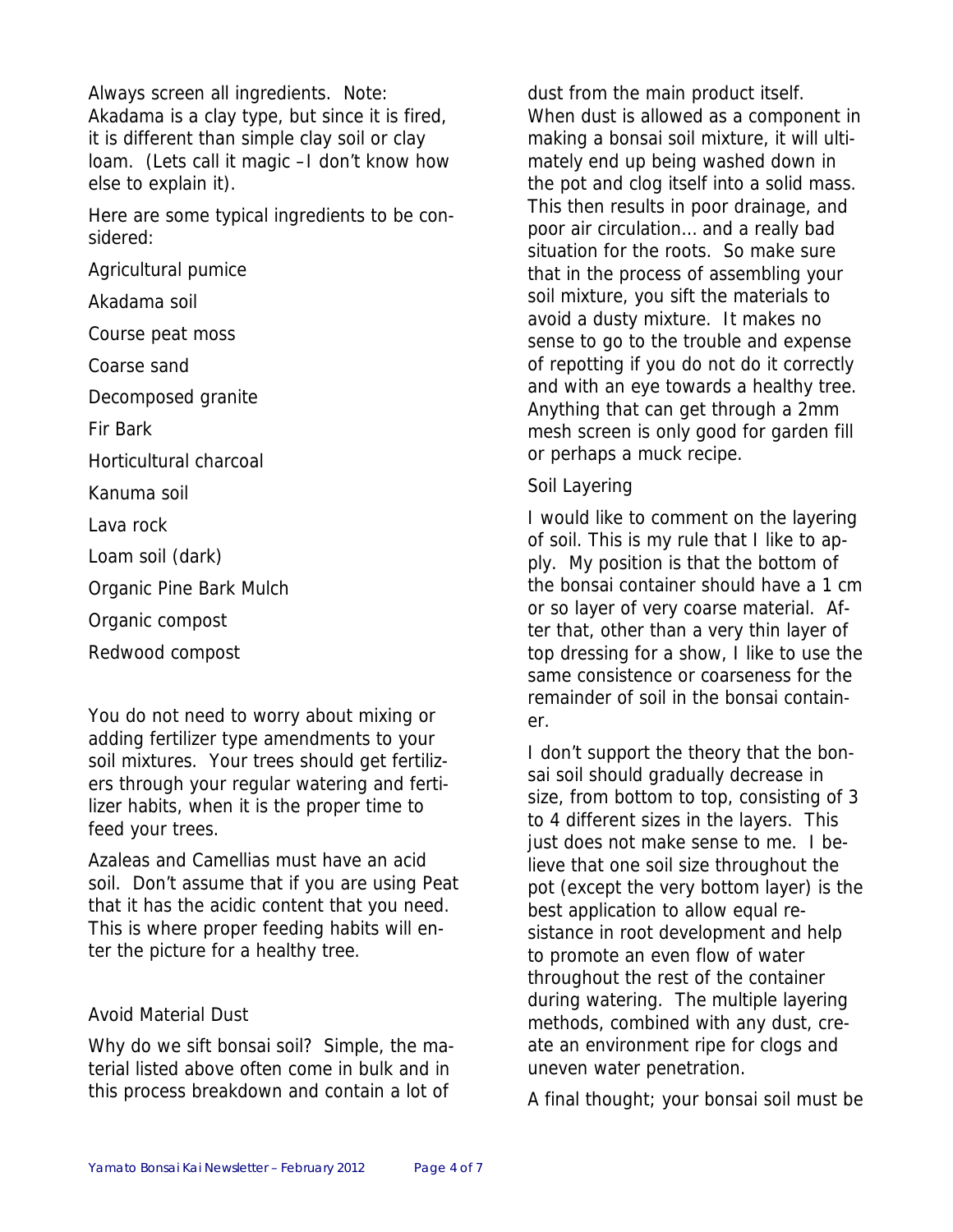porous. If it is thick and loamy the tree will not grow and will not be healthy



# **GSBF CALENDAR OF EVENTS**

(For a more complete list, please refer to Golden Statements calendar of events or visit the web site at www.gsbf-bonsai.org).

Some nearby scheduled events are:

#### **February 4-6 Santa Nella, California**

California Shohin Seminar 2012 at the Hotel de Oro. Registration forms and information will be available starting October 30, 2011. Visit the website at www.calshohin.org or email calshohin@yahoo.com.

#### **February 25-26 Oakland, California**

GSBF Bonsai Garden at Lake Merritt: Mammoth Fundraiser, 2012 at the Lakeside Garden Center, 666 Bellevue Avenue. On Saturday an auction of fabulous bonsai will be from 1-4PM, with preview at 12Noon. Sunday hours are from 9AM-4PM and will feature demonstrations by Collection Curator, Kathy Shaner and Team, many vendors, a large consignment sale of bonsai and bonsai related items and several raffle drawings throughout the day. For general information email www.bonsailakemerritt@gmail.com, visit www.gsbf-bonsai.org/lake-merritt/ NewHome.htm or phone Randi Keppeler 650- 598-0127.

#### **Mar. 31 - Apr. 1 Sacramento, California**

Bonsai Sekiyu Kai of Sacramento: 35th Annual Bonsai Show at the Sacramento Betsuin Buddhist Church, 2401 Riverside Blvd. Hours are: Saturday, 12-Noon - 5:00 PM, and Sunday, 10AM - 3:45PM. Demonstrations at 2PM, both days, by Bonsai Master Johnnie Uchida. Amenities include refreshments, light snacks, door prizes, raffles and a Silent Auction. Plant and bonsai tool sales also will be available. For more information contact Dareld Binns, dwbphoto9op@yahoo.com



# **YAMATO CLASSIFIEDS**

**Pre-Bonsai and Bonsai - For Sale** – Tony Hayworth has many bonsai and prebonsai material for sale… including some large landscape sized bonsai styled trees. These would make great focal points for any landscape or yard re-do projects that you may be planning. I am overstocked and want to move this material to a good home. Is that you?

I have a few pots for cheap also.

Contact Tony Hayworth early for best selection.

~~~~~~~~~~~~~~~~~~

Phone: 510-471-9238 or bonsaicho@comcast.net

# **THIS MONTH …**

A very Happy Birthday to:

4th - Katherine Baggett 4th – Tony Hayworth 17th – Thee Kole 18th – Gayle Ellis 20th Dan Woodward 28th – Lu Bedard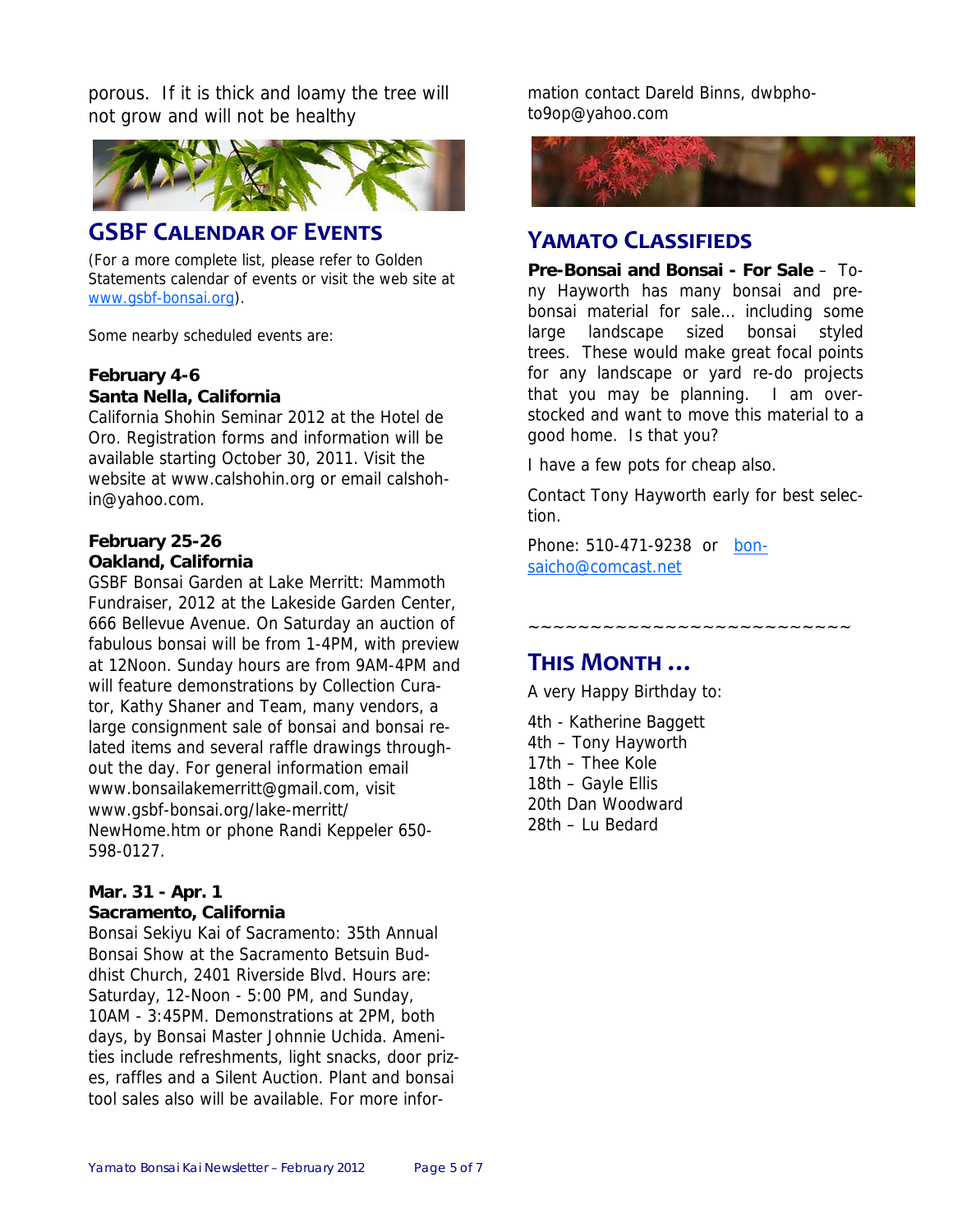# **2012 Yamato Bonsai Kai**

**–– MEMBERSHIP REQUEST FORM ––** 

#### **Instructions**

Enter appropriate information in the provided form. Return this request form in person to the next club meeting or return by mail to:

#### **YAMATO BONSAI KAI**

P. O. Box 770 Union City, CA 94587-0770

To continue your membership and to receive the newsletter uninterrupted, please respond with your membership request form by 28 February.

|                                  | Request Type:   [ ] Renewal [ ] New |                                          |
|----------------------------------|-------------------------------------|------------------------------------------|
| Membership   [ ] Single<br>Type: |                                     | [ ] Family                               |
| <b>First Name(s):</b>            |                                     |                                          |
| <b>Last Name:</b>                |                                     |                                          |
| * Address:                       |                                     |                                          |
|                                  |                                     |                                          |
| * Phone:                         |                                     |                                          |
| * Email Con-<br>tact:            |                                     |                                          |
| ** Birthday<br>mm/dd:            |                                     |                                          |
| ** Anniversary<br>mm/dd:         |                                     | (enter spouse name if single membership) |

Make checks payable to "Yamato Bonsai Kai".

#### **Notes**

**Single** = \$45 **Family** = \$55 (same household) **Email** = requested for Newsletter distribution \*= **Address**, **Phone** & **Email Contact** are only required on New Requests or if you have changed your details in the last year \*\*= **Birthday** & **Anniversary** = Optional. Used only for newsletter congratulatory announcement

~~~~~~~~~~~~~~~~~~~~~~~~~~~~~

**CONTACT US** 

If you need to mail anything to the club in general, please send to:

> **YAMATO BONSAI KAI P. O. Box 770 Union City, CA 94587-0770**

If there is anything you would like to contribute or comment on regarding the newsletter, contact the editor, Noah Hanna, at noah@invalidargument.com

If you have moved, or changed your email address, please notify Yamato Bonsai Kai, so that we may update our contact and mailing list information. Thank you.